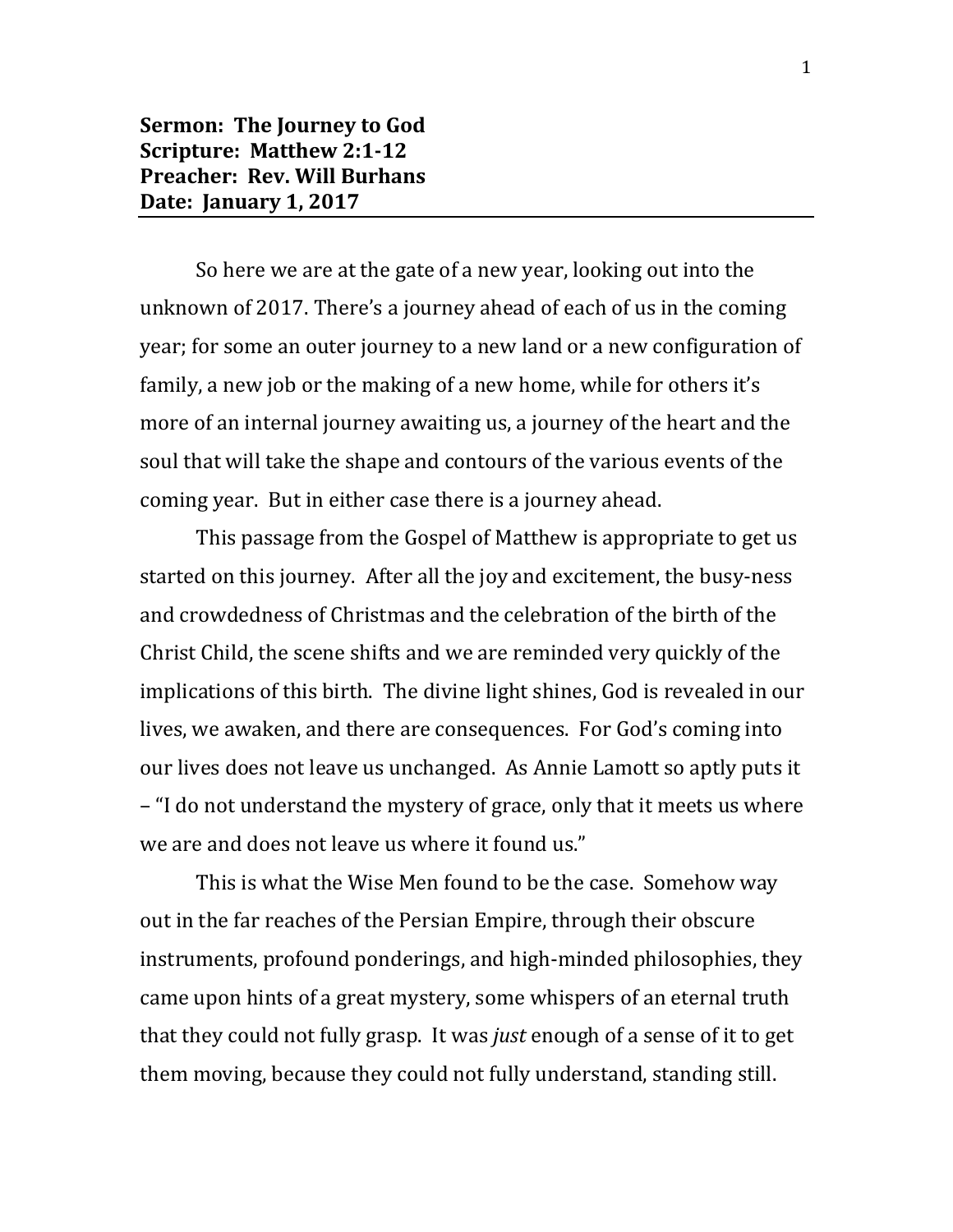They could not grasp the truth of this mystery with their minds racing and their feet on sure ground. They had to move their bodies, out from what they knew, out from the comfortable, familiar and static, to… where *exactly* - they did not know - until eventually they arrived at this obscure corner of a little land called Israel. It was there that the truth dawned on them fully – an epiphany - not as an idea or as a concept, but as an invitation to a relationship with another. But this relationship was unlike any they had ever known, one that touched their lives with subtle tones, quiet whispers, inconspicuous beginnings, but that would change everything for them and for most everyone around them. The Wise Men took that journey and found what they were looking for and discovered that what they had been looking for, had in fact found them.

This was no spectacle, no moment to catch with Snap Chat, a selfie or a tweet but somehow this baby was a revelation of their deepest selves, a still point at the center of the universe, the first born of creation itself somehow, laid open, vulnerable, here before them at their journey's end… or its beginning. And what was required of them was their homage, their awe, their astonishment as they fell on bended knee. These *wise* men knew that everything changed from here, that they stood at the fulcrum point of history itself, and so they brought their treasure – Gold for a king, frankincense for a high priest – the prophet Isaiah, remember, spoke of the glorious restoration of Jerusalem saying that rulers and kings would come from afar bringing gold and frankincense - and the wise men brought myrrh, which was used for anointing the dead, prefiguring what would be coming for this Infant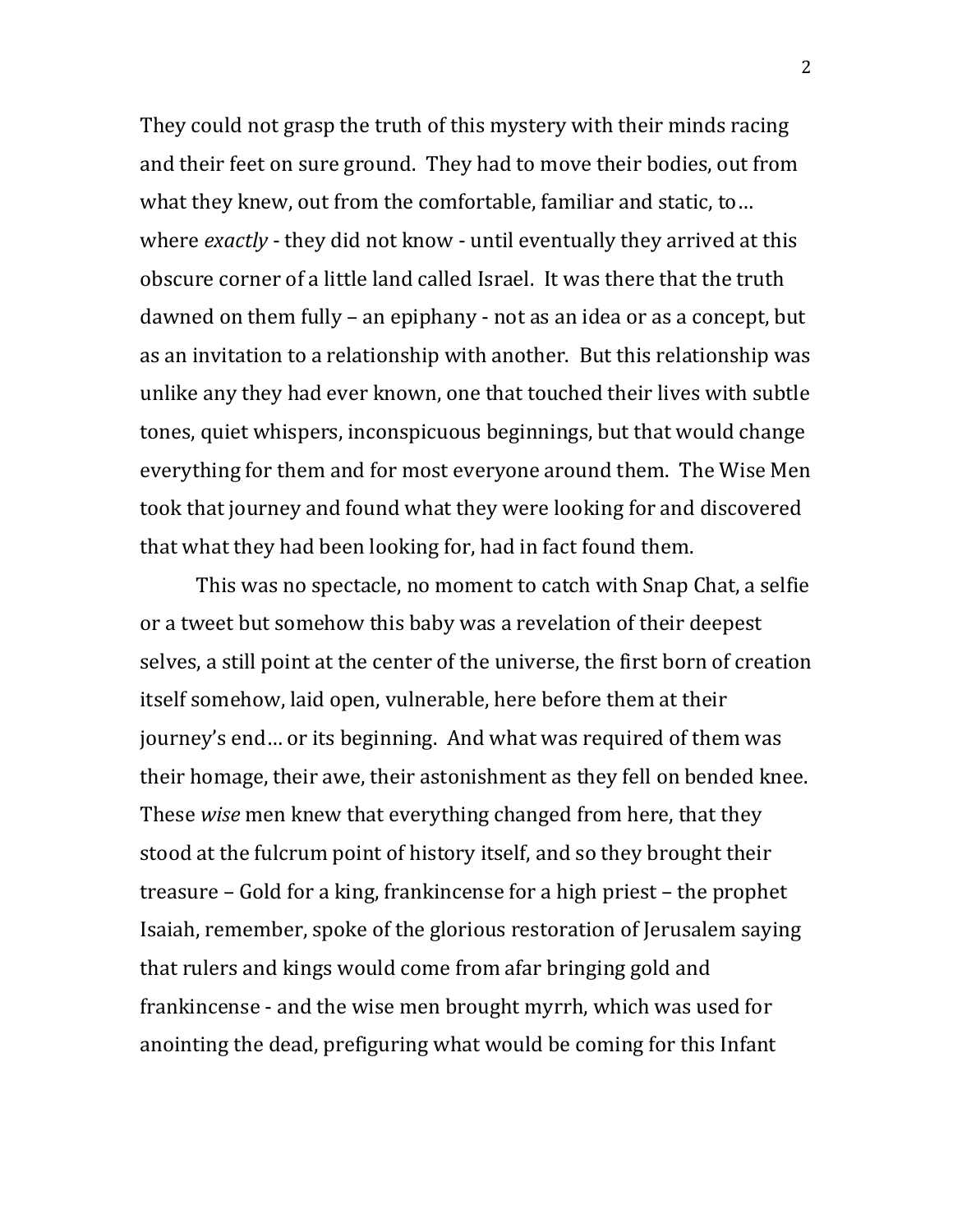King whose priestly self-sacrifice would be offered as the new covenant between humanity and God.

The Wise Men themselves did not know where they were going, nor did they understand the true symbolism of the treasures they brought, that they foretold of the future. But they made the journey and brought their gifts nonetheless trusting that their understanding of it all was really not necessary but something larger was happening here that this was undoubtedly something of God's doing which required their movement and response and openness.

Can we like the Wise Men do our part, move out into the unknown of the year, offer our treasure for what is good and right, and trust that God has got this, that a larger plan is unfolding beyond our understanding and that we must only do the next best thing we know how to do. Let us confess that our vision of it all is imperfect, limited, short-sighted, and that God's provisions are sure, God's heart big enough to hold it all….

I'll end with Louise Haskin's poem "God Knows":

And I said to the man who stood at the gate of the year: "Give me a light that I may tread safely into the unknown."

And he replied:

"Go out into the darkness and put your hand into the Hand of God. That shall be to you better than light and safer than a known way."

So I went forth, and finding the Hand of God, trod gladly into the night. And He led me towards the hills and the breaking of day in the lone East.

So heart be still: What need our little life Our human life to know, If God hath comprehension? In all the dizzy strife, Of things both high and low, God hideth His intention.